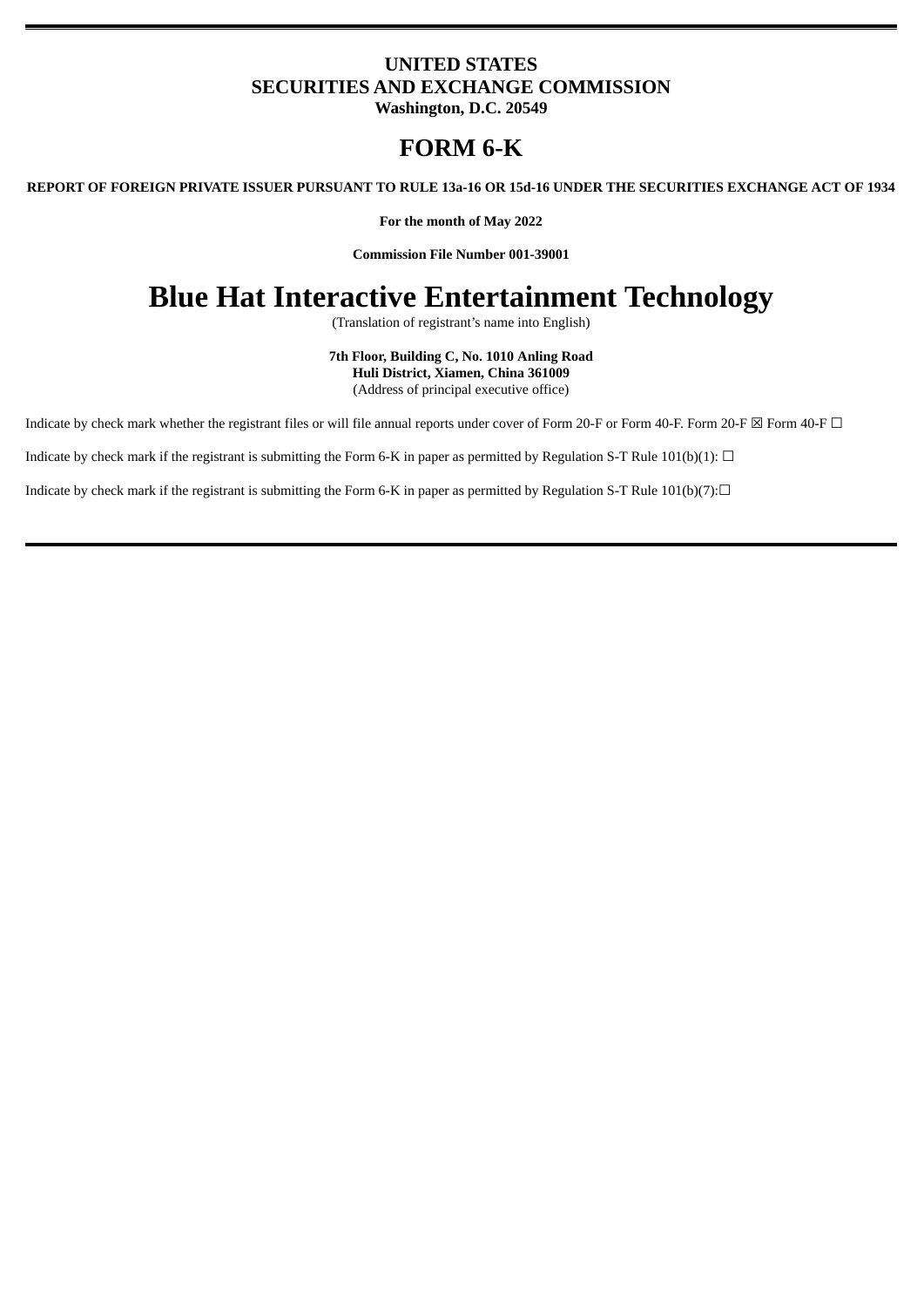Blue Hat interactive Entertainment Technology, a Cayman Islands company, (the "Company") furnishes under the cover of Form 6-K the following:

**Exhibit No. Description of Exhibit** 99.1 Press Release dated May 26, 2022, [announcing](#page-3-0) the Company will effect its 1-for-10 Reverse Stock Split.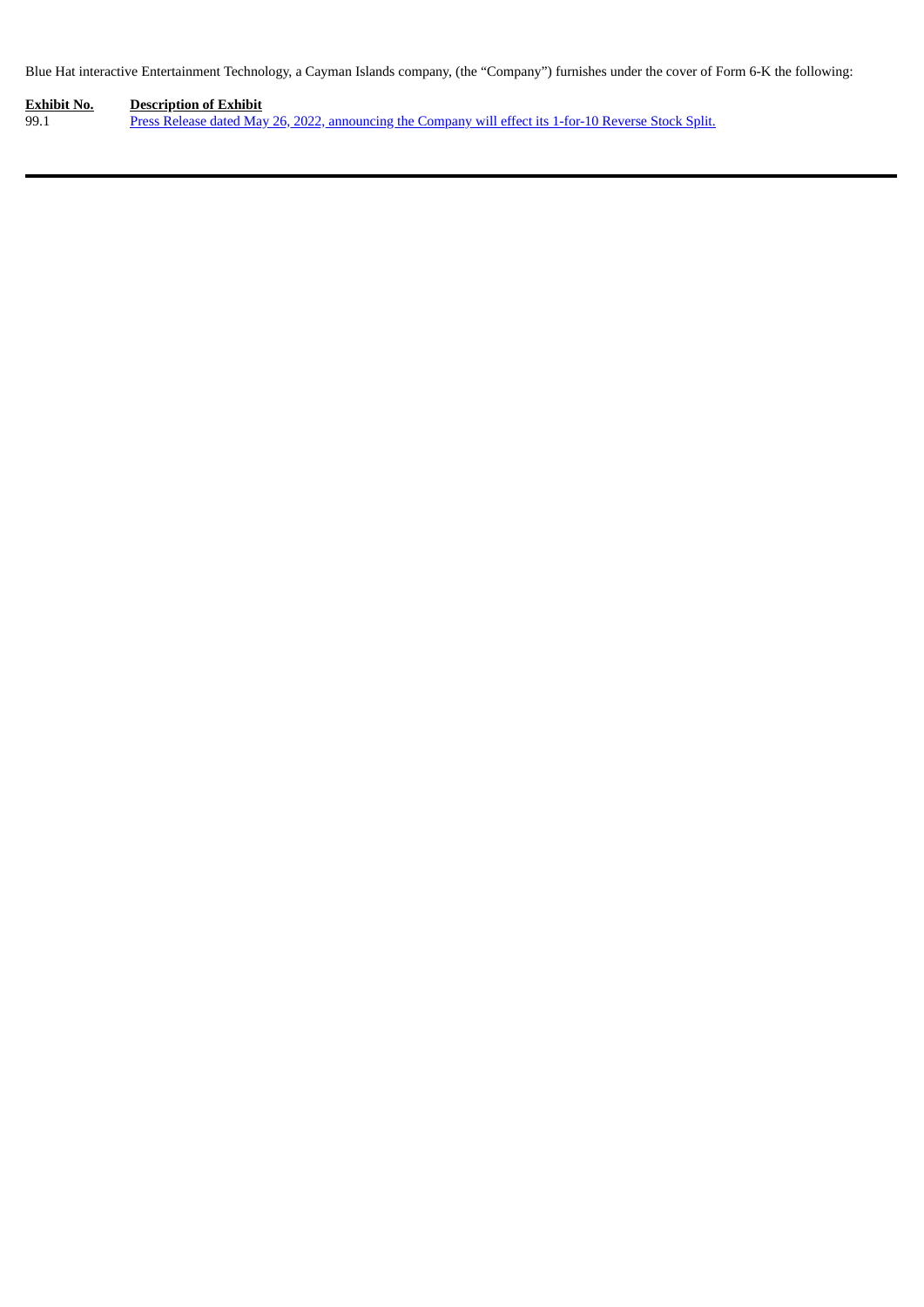#### **SIGNATURES**

Pursuant to the requirements of the Securities Exchange Act of 1934, the registrant has duly caused this report to be signed on its behalf by the undersigned, thereunto duly authorized.

Date: May 26, 2022

#### **BLUE HAT INTERACTIVE ENTERTAINMENT TECHNOLOGY**

By: /s/ Xiaodong Chen

Name: Xiaodong Chen Title: Chief Executive Officer